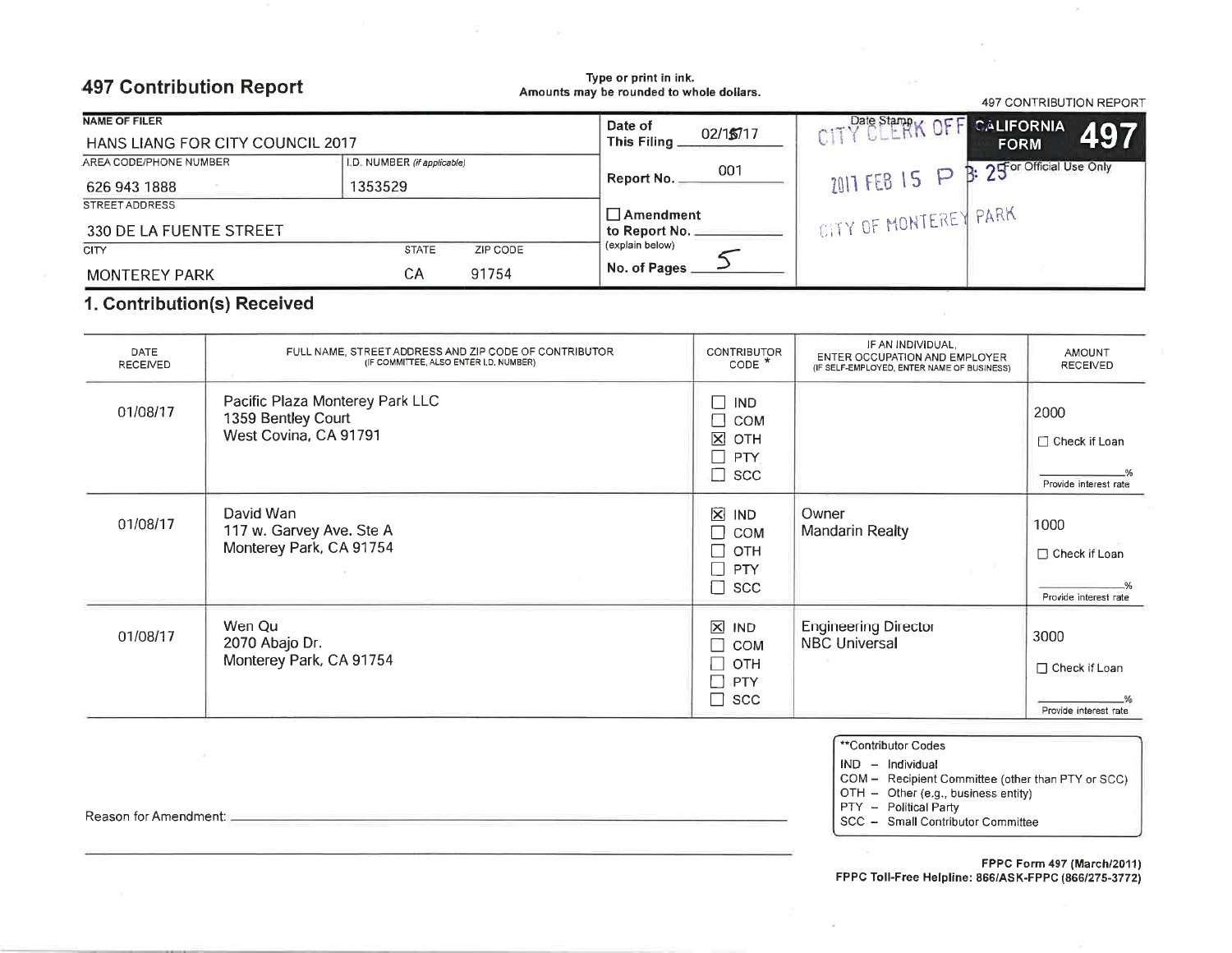| <b>497 Contribution Report</b>   |                             | Type or print in ink.<br>Amounts may be rounded to whole dollars. |            | <b>497 CONTRIBUTION REPORT</b> |
|----------------------------------|-----------------------------|-------------------------------------------------------------------|------------|--------------------------------|
| <b>NAME OF FILER</b>             |                             | Date of                                                           | Date Stamp | <b>CALIFORNIA</b>              |
| HANS LIANG FOR CITY COUNCIL 2017 |                             | 02/15/17<br>This Filing.                                          |            | 497<br><b>FORM</b>             |
| AREA CODE/PHONE NUMBER           | I.D. NUMBER (if applicable) | 001                                                               |            | For Official Use Only          |
| 626 943 1888                     | 1353529                     | Report No. _                                                      |            |                                |
| <b>STREET ADDRESS</b>            |                             | $\Box$ Amendment                                                  |            |                                |
| 330 DE LA FUENTE STREET          |                             | to Report No.                                                     |            |                                |
| <b>CITY</b>                      | <b>STATE</b><br>ZIP CODE    | (explain below)                                                   |            |                                |
| <b>MONTEREY PARK</b>             | 91754<br>CА                 | No. of Pages                                                      |            |                                |

## 1. Contribution(s) Received

| DATE<br><b>RECEIVED</b> | FULL NAME, STREET ADDRESS AND ZIP CODE OF CONTRIBUTOR<br>(IF COMMITTEE, ALSO ENTER I.D. NUMBER) | <b>CONTRIBUTOR</b><br>CODE <sup>*</sup>                                                                                            | IF AN INDIVIDUAL,<br>ENTER OCCUPATION AND EMPLOYER<br>(IF SELF-EMPLOYED, ENTER NAME OF BUSINESS) | <b>AMOUNT</b><br><b>RECEIVED</b>                 |
|-------------------------|-------------------------------------------------------------------------------------------------|------------------------------------------------------------------------------------------------------------------------------------|--------------------------------------------------------------------------------------------------|--------------------------------------------------|
| 01/08/17                | Yang Law Offices<br>1001 Fremont Ave. Ste 3808<br>S. Pasadena, CA 91030                         | $\Box$<br><b>IND</b><br>COM<br>$\mathcal{L}_{\mathcal{A}}$<br>$\overline{\mathsf{x}}$<br>OTH<br>$\Box$<br><b>PTY</b><br>$\Box$ scc |                                                                                                  | 1000<br>□ Check if Loan<br>Provide interest rate |
| 01/08/17                | DI Gong<br>622 N. Orange Ave.<br>Monterey Park, CA 91755                                        | $\overline{\mathsf{x}}$<br>IND<br>n<br><b>COM</b><br>۳<br>OTH<br>$\Box$<br>PTY<br>n<br><b>SCC</b>                                  | President<br>American Trade Development<br>Council                                               | 1000<br>□ Check if Loan<br>Provide interest rate |
| 01/08/17                | Tsui Mee Wong<br>601 N. Grand Ave. #316<br>Los Angeles, CA 90012                                | $\boxtimes$<br><b>IND</b><br><b>COM</b><br>. I<br>OTH<br><b>PTY</b><br>$\mathcal{L}$<br>П<br><b>SCC</b>                            | Retired                                                                                          | 1000<br>□ Check if Loan<br>Provide interest rate |

 $\sim$ 

<u> Antonio de la contenentación de la contenentación de la contenentación de la contenentación de la contenentaci</u>

|     |                          | **Contributor Codes |  |
|-----|--------------------------|---------------------|--|
| IND | $\overline{\phantom{0}}$ | Individual          |  |

COM - Recipient Committee (other than PTY or SCC)

OTH - Other (e.g., business entity)<br>PTY - Political Party

SCC - Small Contributor Committee

## FPPC Form 497 (March/2011) FPPC Toll-Free Helpline: 866/ASK-FPPC (866/275-3772)

 $\widetilde{\mathcal{R}}$ 

Reason for Amendment:

 $\mathcal{O}(\mathcal{O})$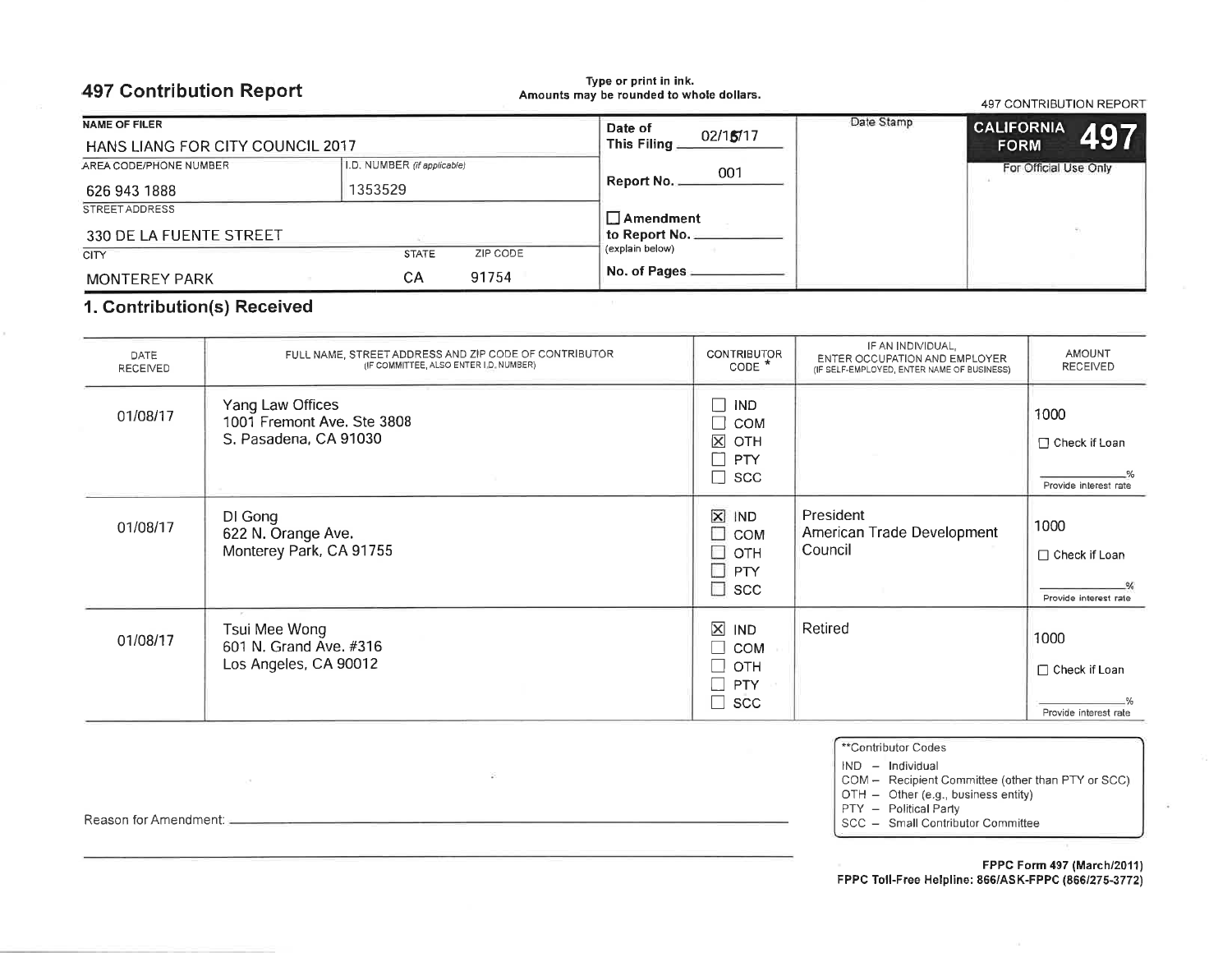## **497 Contribution Report**

Type or print in ink. Amounts may be rounded to whole dollars.

**497 CONTRIBUTION REPORT** 

| NAME OF FILER                    |                             |          | Date of<br>02/15/17 | Date Stamp | <b>CALIFORNIA</b>         |
|----------------------------------|-----------------------------|----------|---------------------|------------|---------------------------|
| HANS LIANG FOR CITY COUNCIL 2017 |                             |          | This Filing.        |            | <b>497</b><br><b>FORM</b> |
| AREA CODE/PHONE NUMBER           | I.D. NUMBER (if applicable) |          | 001                 |            | For Official Use Only     |
| 626 943 1888                     | 1353529                     |          | Report No.          |            |                           |
| <b>STREET ADDRESS</b>            |                             |          | <b>Amendment</b>    |            |                           |
| 330 DE LA FUENTE STREET          |                             |          | to Report No        |            |                           |
| <b>CITY</b>                      | <b>STATE</b>                | ZIP CODE | (explain below)     |            |                           |
| <b>MONTEREY PARK</b>             | CА                          | 91754    | No. of Pages        |            |                           |

## 1. Contribution(s) Received

| <b>DATE</b><br><b>RECEIVED</b> | FULL NAME, STREET ADDRESS AND ZIP CODE OF CONTRIBUTOR<br>(IF COMMITTEE, ALSO ENTER I.D. NUMBER) | <b>CONTRIBUTOR</b><br>CODE <sup>*</sup>                                                         | IF AN INDIVIDUAL,<br>ENTER OCCUPATION AND EMPLOYER<br>(IF SELF-EMPLOYED, ENTER NAME OF BUSINESS) | <b>AMOUNT</b><br><b>RECEIVED</b>                 |
|--------------------------------|-------------------------------------------------------------------------------------------------|-------------------------------------------------------------------------------------------------|--------------------------------------------------------------------------------------------------|--------------------------------------------------|
| 01/08/17                       | Center Int'l Investments Inc.<br>1022 E. Garvey Ave.<br>Monterey Park, CA 91755                 | $\square$ IND<br>$\Box$<br><b>COM</b><br>$\boxtimes$<br>OTH<br>$\Box$ PTY<br>□<br><b>SCC</b>    |                                                                                                  | 1000<br>□ Check if Loan<br>Provide interest rate |
| 01/08/17                       | Sunnydale Design LLC<br>143 Alta Street Apt. D<br>Arcadia, CA 91006                             | <b>IND</b><br><b>COM</b><br>$\overline{\mathsf{x}}$<br>OTH<br><b>PTY</b><br><b>SCC</b>          |                                                                                                  | 1000<br>□ Check if Loan<br>Provide interest rate |
| 01/08/17                       | Longo Investments Inc.<br>812-A S. Atlantic Blvd.<br>Monterey Park, CA 91754                    | П<br>IND<br><b>COM</b><br>$\Box$<br>$\overline{\mathsf{x}}$<br>OTH<br>$\Box$<br>PTY<br>Г<br>SCC |                                                                                                  | 1000<br>□ Check if Loan<br>Provide interest rate |

| **Contributor Codes |  |
|---------------------|--|
|---------------------|--|

IND - Individual

COM - Recipient Committee (other than PTY or SCC)

OTH - Other (e.g., business entity)<br>PTY - Political Party

SCC - Small Contributor Committee

#### FPPC Form 497 (March/2011) FPPC Toll-Free Helpline: 866/ASK-FPPC (866/275-3772)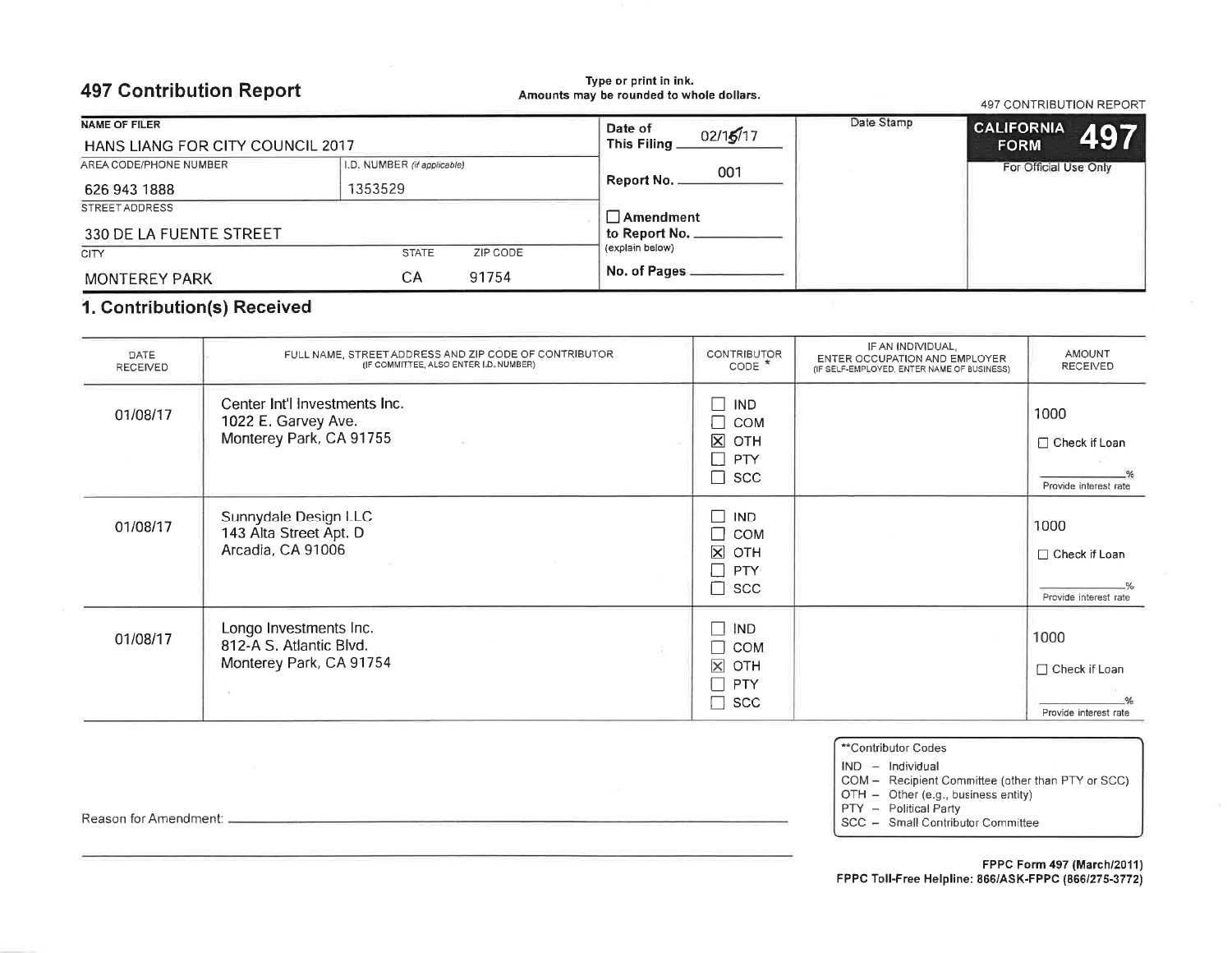| <b>497 Contribution Report</b>   |                             |          | Type or print in ink.<br>Amounts may be rounded to whole dollars. |            | <b>497 CONTRIBUTION REPORT</b> |     |
|----------------------------------|-----------------------------|----------|-------------------------------------------------------------------|------------|--------------------------------|-----|
| <b>NAME OF FILER</b>             |                             |          | Date of<br>02/16/17                                               | Date Stamp | <b>CALIFORNIA</b>              |     |
| HANS LIANG FOR CITY COUNCIL 2017 |                             |          | This Filing.                                                      |            | <b>FORM</b>                    | 497 |
| AREA CODE/PHONE NUMBER           | I.D. NUMBER (if applicable) |          | 001                                                               |            | For Official Use Only          |     |
| 626 943 1888                     | 1353529                     |          | Report No.                                                        |            |                                |     |
| STREET ADDRESS                   |                             |          | $\Box$ Amendment                                                  |            |                                |     |
| 330 DE LA FUENTE STREET          |                             |          | to Report No.                                                     |            |                                |     |
| <b>CITY</b>                      | <b>STATE</b>                | ZIP CODE | (explain below)                                                   |            |                                |     |
| <b>MONTEREY PARK</b>             | СA                          | 91754    | No. of Pages                                                      |            |                                |     |

## 1. Contribution(s) Received

| DATE<br>RECEIVED | FULL NAME, STREET ADDRESS AND ZIP CODE OF CONTRIBUTOR<br>(IF COMMITTEE, ALSO ENTER I.D. NUMBER) | <b>CONTRIBUTOR</b><br>$CODE$ <sup>*</sup>                                                                | IF AN INDIVIDUAL,<br>ENTER OCCUPATION AND EMPLOYER<br>(IF SELF-EMPLOYED, ENTER NAME OF BUSINESS) | AMOUNT<br><b>RECEIVED</b>                        |
|------------------|-------------------------------------------------------------------------------------------------|----------------------------------------------------------------------------------------------------------|--------------------------------------------------------------------------------------------------|--------------------------------------------------|
| 01/08/17         | James Yu<br>116 Marmion Way #14<br>S. Pasadena, CA 91030                                        | $\boxtimes$<br><b>IND</b><br>Ξ<br>COM<br>OTH<br>D<br>T<br><b>PTY</b><br>□<br>SCC                         | Retired                                                                                          | 1000<br>□ Check if Loan<br>Provide interest rate |
| 01/08/17         | Melinda Liang<br>16902 Leslie Ave.<br>Cerritos, CA 90703                                        | $\pmb{\times}$<br><b>IND</b><br>┓<br><b>COM</b><br>OTH<br>$\mathcal{L}$<br>PTY<br>- 1<br>┐<br><b>SCC</b> | Retired                                                                                          | 2000<br>□ Check if Loan<br>Provide interest rate |
| 01/08/17         | Frank Liang<br>16902 Leslie Ave.<br>Cerritos, CA 90703                                          | $\overline{\mathsf{x}}$<br><b>IND</b><br>COM<br>$\mathcal{L}$<br>OTH<br><b>PTY</b><br><b>SCC</b>         | Retired                                                                                          | 1000<br>□ Check if Loan<br>Provide interest rate |

œ

| <sup>**</sup> Contributor Codes |
|---------------------------------|
|---------------------------------|

 $IND - Individual$ 

COM - Recipient Committee (other than PTY or SCC)

OTH - Other (e.g., business entity)<br>PTY - Political Party<br>SCC - Small Contributor Committee

### FPPC Form 497 (March/2011) FPPC Toll-Free Helpline: 866/ASK-FPPC (866/275-3772)

Reason for Amendment: \_\_